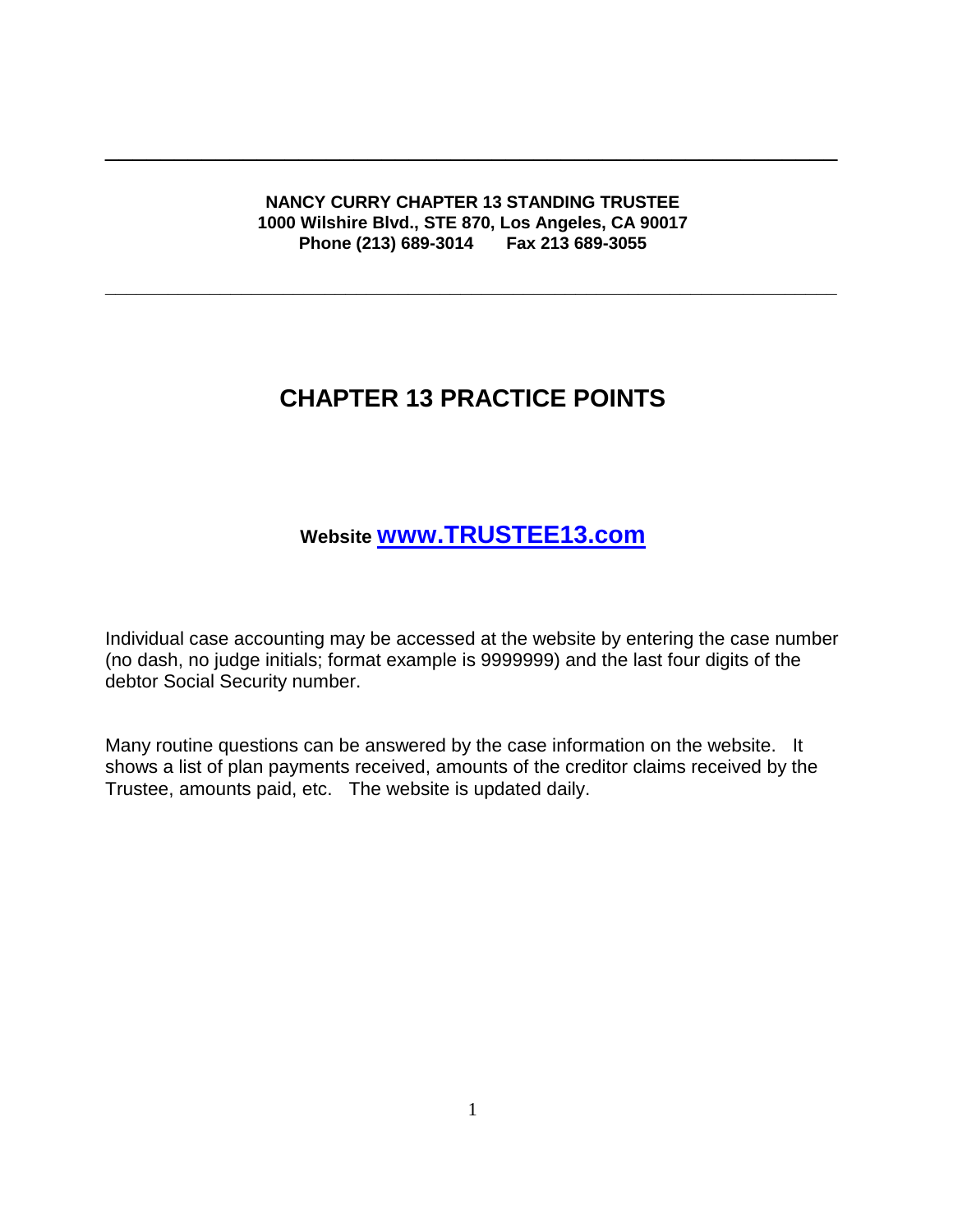## **1. Service**

## **The plan and notice (form F 3015-1) must be served not less than 28 days before the §341(a) meeting of creditors and the proof of service must be provided to the Trustee at least 14 days prior to it, LBR 3015-1(b).**

If the plan is not served 28 days or more before the §341(a) the meeting will not be conducted and a continued date will be set.

## **2. Income**

## **documentation**

## **Tax returns, payment advices and contribution declarations are required to be provided to the Trustee at least 7 days before the §341(a) meeting of creditors. LBR 3015.1(c)(3).**

Complete copies of federal and state income tax returns (including W-2s, 1099s, etc.) for the most recently ended calendar year are required. If earlier years are necessary you will be informed at that meeting.

#### **rental income**

**Documentation** of the **actual receipt of rental income** is required. An example of adequate documentation is a bank statement reflecting a deposit in the amount of the scheduled rental income attached to a signed declaration attesting that this amount represents rental income.

## **3. Business case**

## **If the debtor operates a business (or is otherwise self employed) the required reports, LBR 3015-1(c)(4), must be provided to the Trustee at least 7 days before the §341(a).**

The business reporting requirements are specific and include a requirement for monthly income and expense statements. Actual monthly income and expense statements must be provided.

## **4. Post petition trust deed or mortgage payments**

**Timeliness of payments** is very important. Cases have been dismissed because the payments were not tendered timely, even though the debtor was able to tender them at the very last minute. Courts have deemed that the ability to make payments as required every month is crucial to finding that the debtor will be able to make the payments and comply with the terms of the plan on an ongoing basis as required by §1325(a)(6).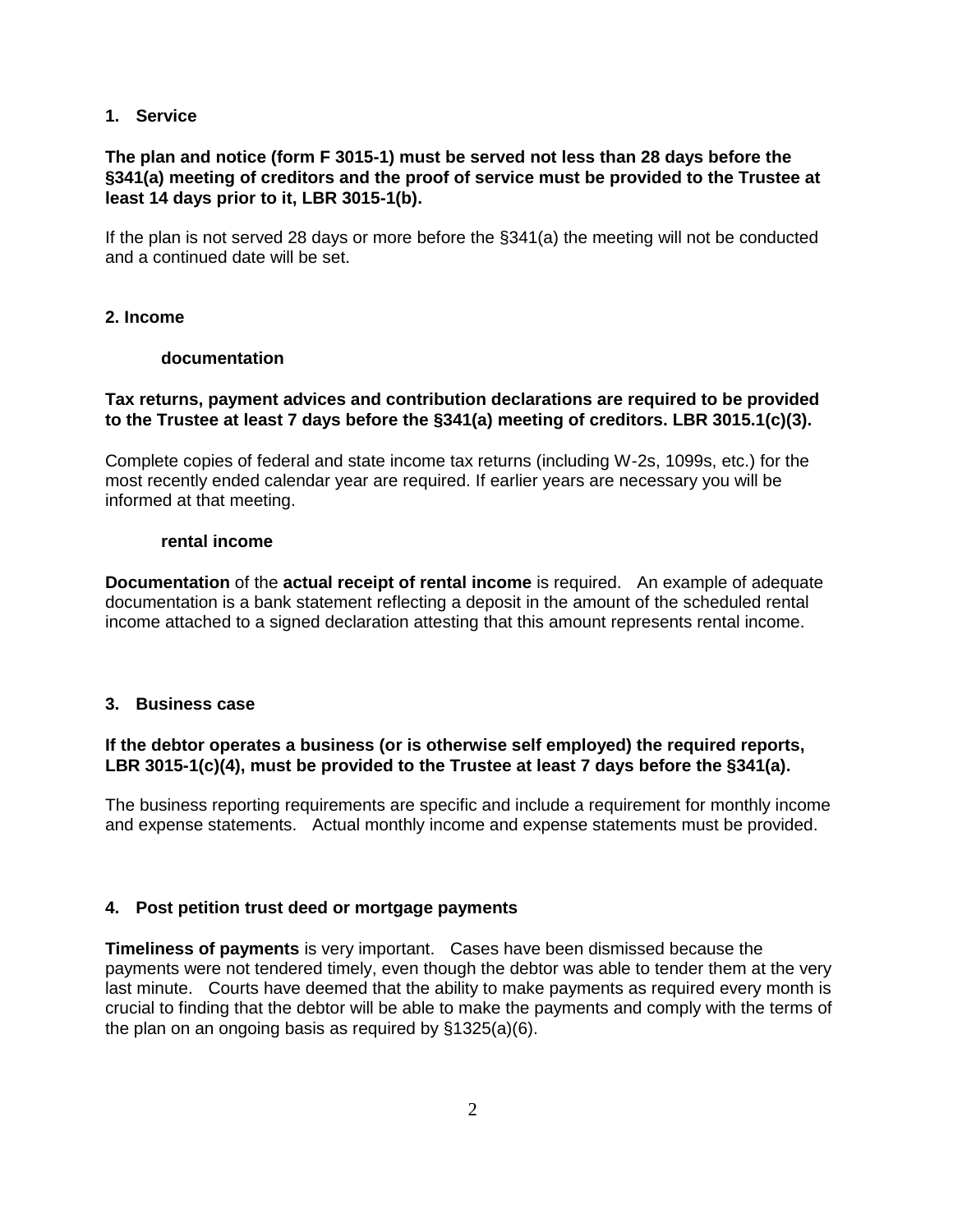If real property is being surrendered in the plan which has been filed and served – and the creditor and property are properly identified so that notice of the surrender is clear – post petition payments are not required.

## **when they begin to be required, LBR 3015-1(m)(4)**

The required payments begin with the payment that first becomes due following the day the petition was filed. For example, if the first trust deed monthly payment is due on the first of the month, as it often is, and the petition is filed on June 5, the first post petition monthly payment that is required is the July 1 payment – for those instances where the **first trust deed payment is due on the first of the month –** 

- $\bullet$  petition filed June 5 first payment due July 1
- petition filed May 31 first payment due June 1
- $\bullet$  petition filed June 1 first payment due July 1

#### **which are due at confirmation hearing, LBR 3015-1(m)(8)**

The court will disregard payments in those instances where the confirmation hearing date is on or before the payment becomes late – where the **first trust deed payment is late after the 15th of the month –**

 $\bullet$  petition filed June 5 – confirmation hearing September 13 –

payments required – July 1, August 1

● petition filed May 31 – confirmation hearing September 15 –

payments required – June 1, July 1, August 1

 $\bullet$  petition filed June 1 – confirmation hearing September 16 –

payments required – July 1, August 1, September 1

**Filed declarations attesting that the required post petition regular monthly payments have been made (form F 3015-1.4) must be brought to each §341(a) meeting or confirmation hearing, LBR 3015-1(m), and are required to be cumulative in form.** That is, all prior month post petition payments are enumerated as well as the current month.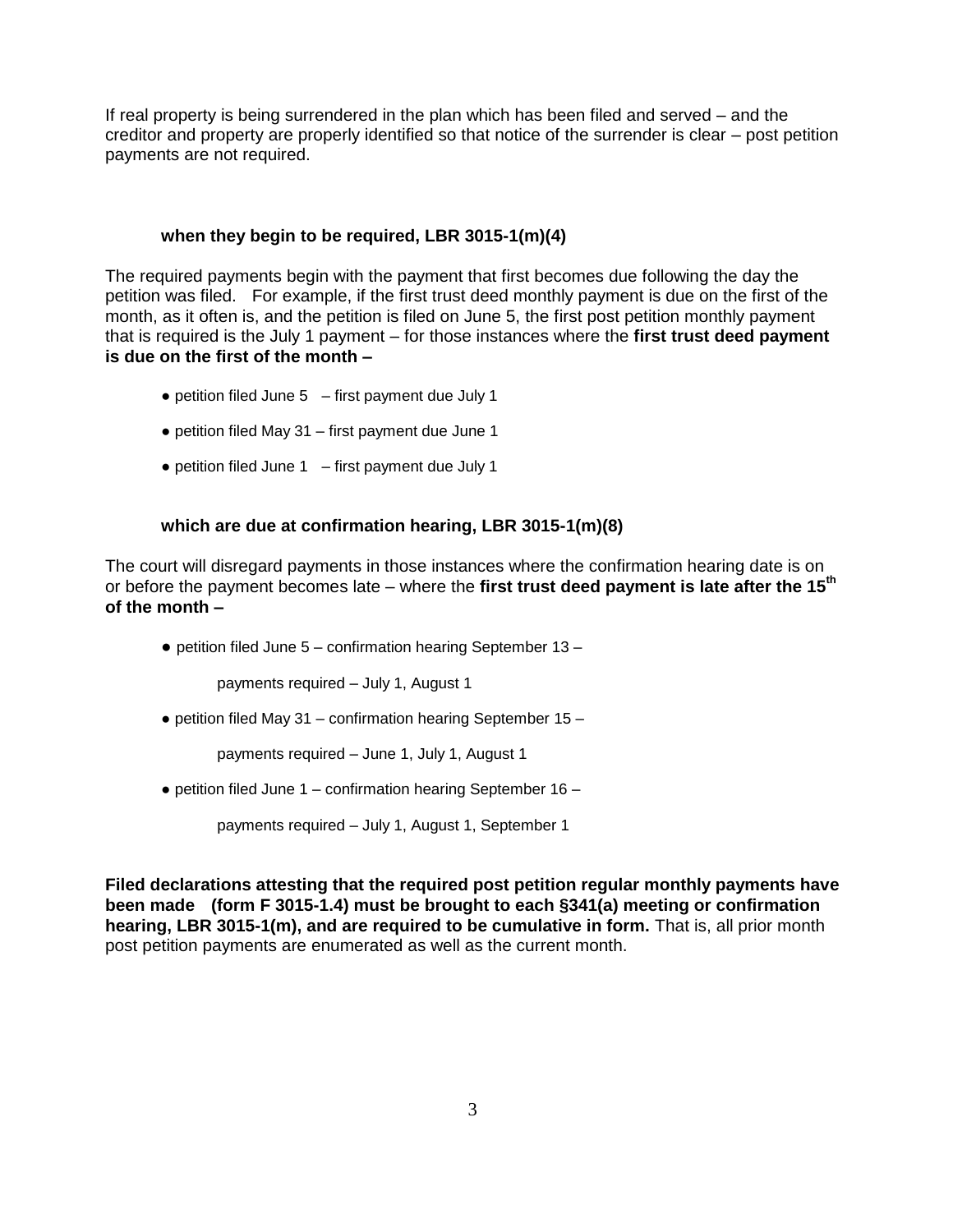## **5. Plan payments**

**Plan payments are due each month on the same day of the month that the petition is filed and are to be in the form of cashier's check, certified funds or money order, LBR 3015-1(k).** The payments must commence no later than 30 days following the date the petition is filed.

The practice of trustees varies regarding the first plan payment. My preference is that the payment be mailed to my bank lockbox so that it arrives no later than its due date. I do not accept payments, either at confirmation or §341(a) events, or at my office. **All plan payments are to be mailed to my bank lockbox.** The address to which payments are to be mailed is –

> **Nancy Curry, Chapter 13 Trustee Post Office Box 1403 Memphis, Tennessee 38101**

You can verify that payments have been received by accessing the specific case with the case number and the last four digits of the Social Security number at my web site – [www.TRUSTEE13.com.](http://www.trustee13.com./)

## **6. §341(a) appearance is required**

**The debtor and attorney must appear at the §341(a) meeting of creditors, LBR 3015-1(c)(2) and (6).**

#### **7. Schedules and statements**

Incomplete, inaccurate or conflicting papers have resulted in dismissal of cases on many occasions. Some common issues are

- undisclosed creditors, often of a non filing spouse; at times of debt that is 'personal' to the debtor
- undisclosed prior cases
- number of scheduled dependents conflicts with household size in Form 22C and/or tax return
- source of income (or employer) is not disclosed
- budget surplus is less than the plan payment
- contradictory disclosed amounts of attorney fee received
- Statement of Financial Affairs Item Nos. 1, 16 and 18 are blank or inaccurate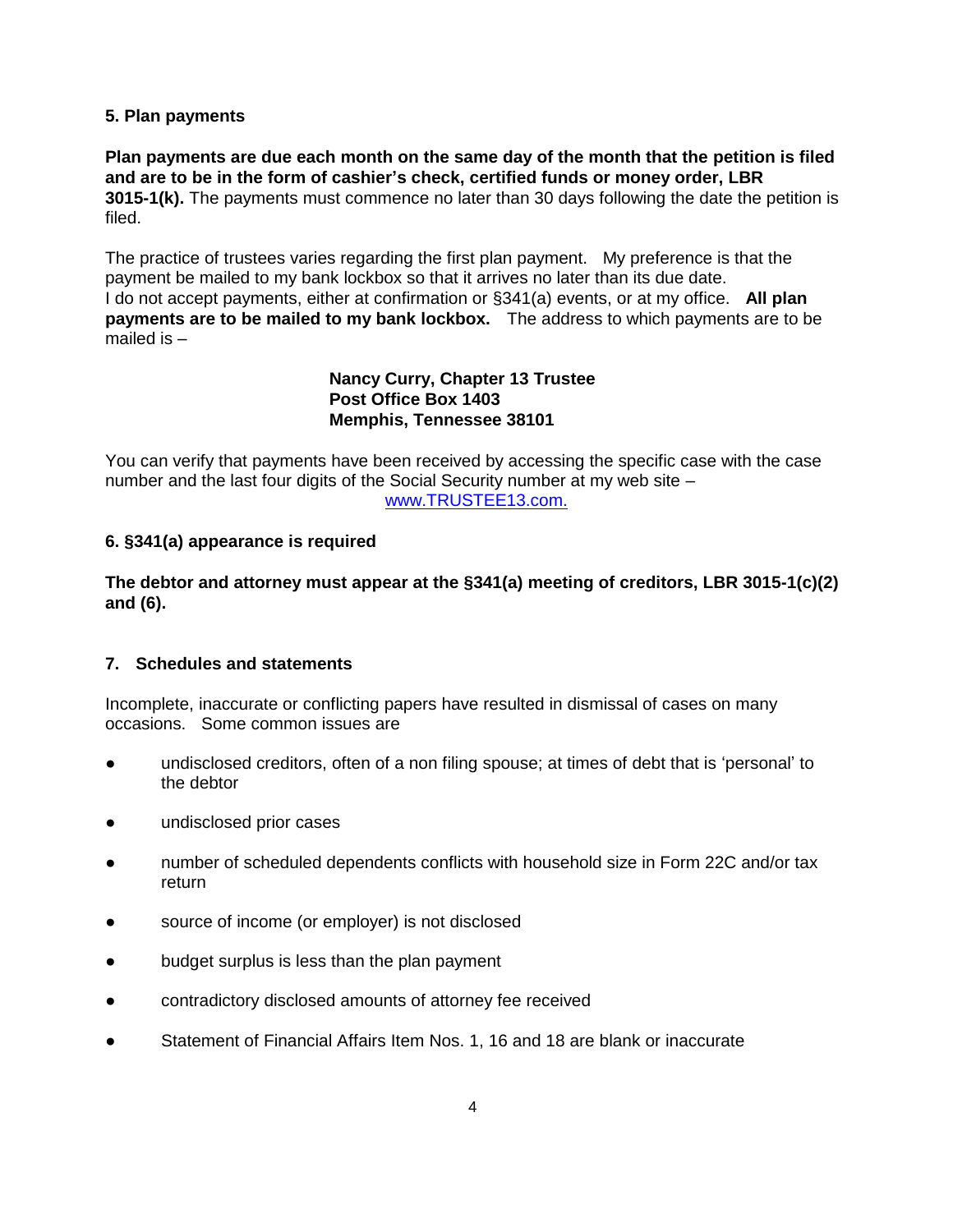## **8. The plan**

The following issues commonly arise

- all scheduled creditors are not provided for
- the monthly payment will not pay off the total plan debt
- Part I. plan percentage conflicts with Part III. comparison with Chapter 7
- Part IV. plan analysis --

incorrectly calculated with monthly amounts instead of total amounts to be paid over plan term

trustee fee is calculated at other than 11% – the 11% estimate is required even if it is known that the trustee's fee is actually lower at that time

- Part V, other provisions, incomplete or vague for example, a lien avoidance intention is set forth; however, the creditor is not identified and the property address is not set forth
- claims are not properly classified  $-$  a common mistake is that student loan debt will be set forth as a priority claim rather than as a general unsecured claim

## **9. Motions to dismiss**

When required payments have not been received or there is a material default of the plan terms, the Court will be asked to dismiss the case. Most often this will be done on 14 day notice with an opportunity to oppose.

If the motion to dismiss is opposed, it is the responsibility of the debtor to obtain a hearing date and serve notice of it along with the opposition, LBR 3015-1(w)(3)(A).

## **10. Debtor motions to modify the confirmed plan**

The most common mistakes that occur are failure to  $-$ 

- serve all parties and give notice of an opportunity to object
- document current income (for the year to date, or the past six months, whichever period is longer) and provide complete copies of the most recently required federal and state tax returns
- provide required tax returns when they are due, LBR 3015-1(o)
- properly calculate the proposed plan payment so that the modified plan will pay the total plan debt (the arithmetic is wrong)